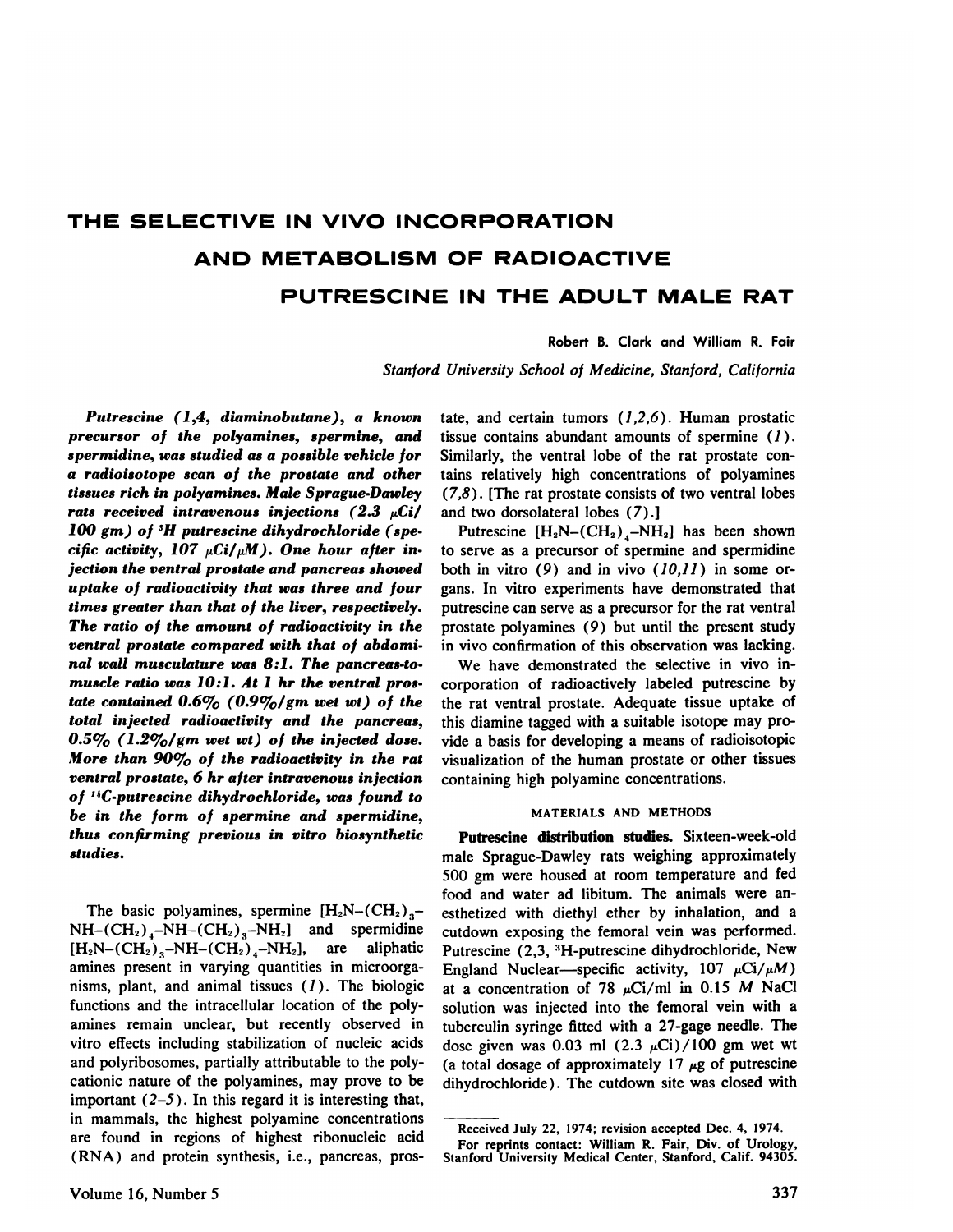skin clips, and the animals were awakened, kept in cages at room temperature, and fed food (without water) ad libitum. At  $30$  min, 1 hr,  $3$  hr,  $6$  hr, and 24 hr after the injection of <sup>3</sup>H-putrescine, the animals were again anesthetized with diethyl ether and sacrificed by exsanguination (three animals per time period) . The abdomen was immediately opened through a midline vertical incision. Tissue samples, each approximating 0.3 gm in wet weight, were taken from the abdominal wall musculature, liver, pancreas, kidney, ventral prostate, and dorsolateral prostate. A sample of whole blood was taken during exsanguination and, when possible, the bladder urine was also sampled. The tissue samples were weighed on a Mettler balance in tared plastic vials to the nearest 0.1 mg. The samples were then stored in these vials at  $-20^{\circ}$ C for no longer than 24 hr. The tissues were wrapped in filter paper and oxidized in a model 300 Packard tissue oxidizer. The radio activity was collected in 10 ml of Bray's solution as tritiated water. (Bray's solution: 60 gm napthalene, 4 gm 2,5-diphenyloxazole, 0.2 gm 2,2-p-phenylene bis, 100 ml methanol, made to 1 liter with p-Dioxane.) The radioactivity was counted in a model 3000 Packard liquid scintillation spectrophotometer with an efficiency for 3H of 18% . The counts per minute were corrected for counter efficiency and water quenching by the use of a  $H<sub>2</sub>O$  quench curve. The 3H content of the tissues was recorded as per centage of injected dose taken up per total organ weight and percentage of injected dose per gram of tissue.

**Polyamine synthesis studies.** In those experiments done to determine the fate of the injected putrescine, 14C-labeled putrescine [1,4, 14C-putrescine dihydro chloride (New England Nuclear—specific activity, *0.25 mCi/i .9 mg)} was preferred over 3H-labeled* putrescine because the 14C recovery from the elec trophoresis paper was increased eight-fold over that obtained using 3H-putrescine. As mentioned pre viously, male Sprague-Dawley rats weighing 500 gm were anesthetized and femoral cutdowns were per formed. Twenty microcuries of  $1,4$ -<sup>14</sup>C-putrescine in 0.2 ml of 0.15  $M$  NaCl solution (a total of 0.15 mg putrescine dihydrochloride) was injected into each animal. The cutdown site was closed with skin staples and the animals kept at room temperature in a cage without food or water. Six hours after injection, the rats were sacrificed by exsanguination, the abdominal cavity opened with a midline incision, and the two ventral prostatic lobes were removed. Great care **was taken not to injure the bladder or other sur** rounding organs. The two lobes of the ventral pros tate were immediately weighed (wet wt) in a plastic vial, and kept at  $-20^{\circ}$ C for not longer than 1 week.

At the time of assay, the polyamines were extracted from the prostatic tissue using the technique described by Raina  $(12)$ . The entire ventral prostate (both lobes) was homogenized in 2 ml of 10% trichlor acetic acid (TCAA). One milliliter of this homogenate was then mixed with 3 ml of 10% TCAA, allowed to stand for 10 min, and centrifuged at **1,000 g for 20 mm. The supematant was removed** and saved; 2 ml of 10% TCAA was added to the precipitate, mixed well, allowed to stand for 10 min and centrifuged as above. The supernatants were combined and TCAA removed by six equal volume extractions with diethyl ether. The ether was re moved by suction, the resulting product saturated with a sodium sulfate-sodium phosphate salt mixture, and the pH adjusted to above 9.0 with NaOH. An equal volume of n-butanol was added and the solu tion mixed on a vortex mixer for 10 min. The butanol layer containing the polyamines was removed and the pH adjusted to  $1.0$  with  $12$  N HCl. The butanol extraction was done twice and the butanol fractions combined. The acidified mixture was evapo rated overnight in an evaporating hood. The re sulting precipitate was reconstituted in 0.5 ml of  $0.1$  N HCl. Ten microliters of each sample was then electrophoresed using the paper electrophoretic tech nique previously described  $(13)$ . For each ventral prostate sample two duplicate electrophoretic strips were run side by side (10  $\mu$ 1 on each), along with a strip containing spermine, spermidine, and putre scine standards. One prostate strip was stained with a ninhydrin solution ( 100 mg cadmium acetate, 10 ml  $H<sub>2</sub>O$ , 5 ml glacial acetic acid, 100 ml acetone, and 1 gm ninhydrin) ; the other was left unstained. The unstained strip was then compared with the stained strip and with a stained strip containing known concentrations of spermine, spermidine, and putrescine standards. This comparison enabled us to divide the unstained strip into sections representing spermine, spermidine, and putrescine. These paper sections were placed in appropriately labeled scintillation vials. The remainder of the unstained elec trophoretic strip was cut into eight arbitrary areas numbered one through eight, and each section was placed into appropriately marked scintillation vials. To each vial was added 10 ml of Aquasol (New England Nuclear). The vials were counted for 10 min in a Packard liquid scintillation spectrophotometer with an efficiency for 14C of 70% . In addition, appropriate controls were done to determine the re covery of the polyamines through the extraction and electrophoresis steps.

## **RESULTS**

**Prostate. The average weight of the total ventral** prostate (both lobes) in the rat weighing 500 gm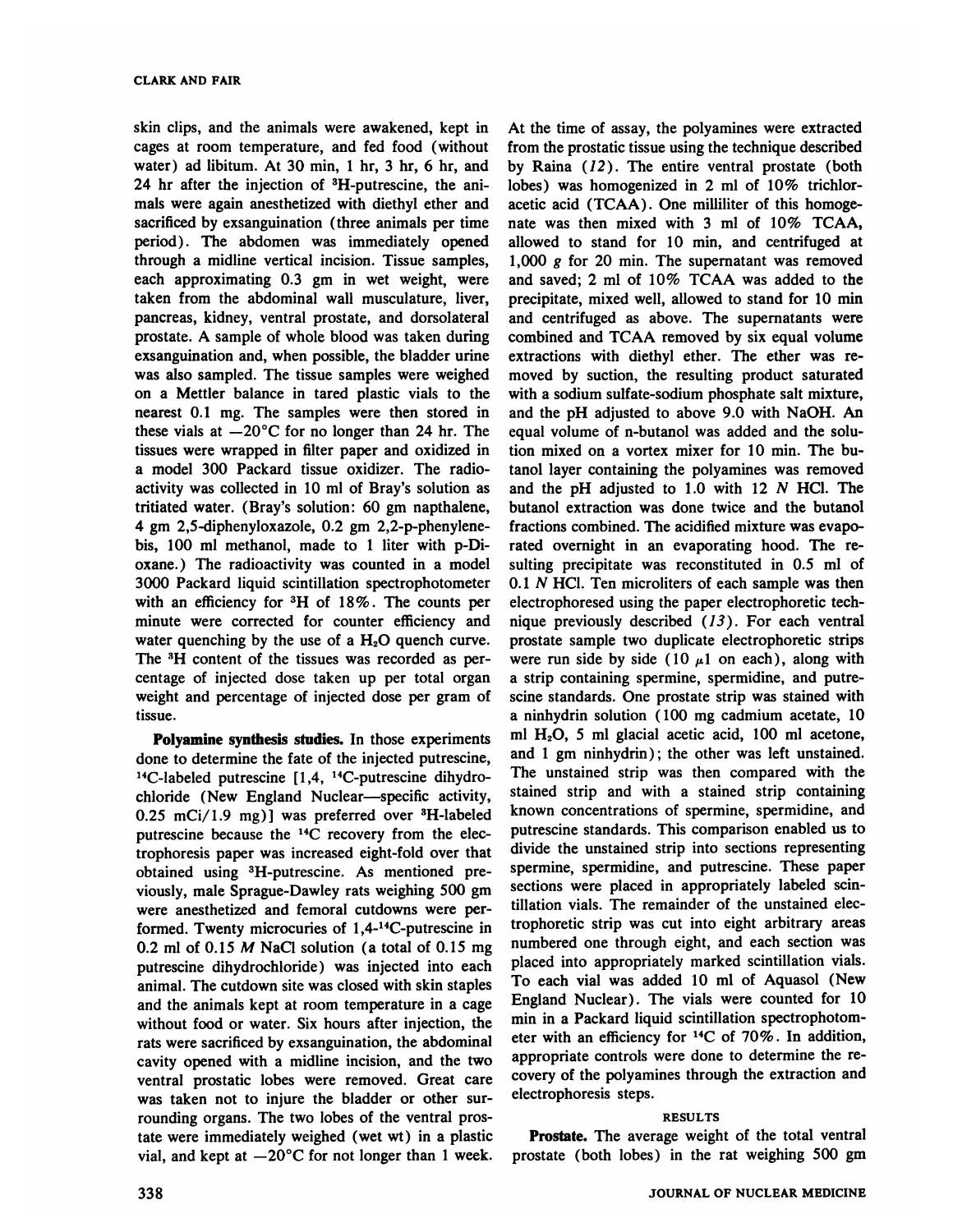

**FIG. 1. In vvouptakeof 'H.putres** cine by rat ventral prostate, pancreas, and abdominal muscle at various intervals affer intravenous injection. Results are ex**pressed as percentage of total injected dose per gram wet tissueweight.**

was found to be approximately 650 mg. Of the time periods studied, the peak concentration of radio

|                  | Percent<br>dose/gm<br>tissue | Percent<br>dose/total<br>organ<br>weight | Organ:<br>abdominal<br>wall muscle<br>ratio |
|------------------|------------------------------|------------------------------------------|---------------------------------------------|
| Abdominal wall   |                              |                                          |                                             |
| muscle           | 0.11                         | 24.6                                     | 1:1                                         |
| Ventral prostate | 0.91                         | 0.6                                      | 8.3:1                                       |
| Dorsal prostate  | 0.36                         | 0.1                                      | 3.3:1                                       |
| Pancreas         | 1.16                         | 0.5                                      | 10.5:1                                      |
| Liver            | 0.31                         | 5.0                                      | 2.8:1                                       |
| Kidney           | 0.59                         | 2.0                                      | 5.3:1                                       |
| Whole blood      | 0.11                         | 3.5                                      | 1:1                                         |

activity in the ventral prostate was reached at 1 hr after intravenous injection (Fig. 1). Over the course of the 24 hr the animals were studied, the concen tration in the ventral prostate did not vary greatly from the peak values. At 1 hr the ventral prostate to-muscle ratio of 3H concentration was measured at  $8.3:1$  (Table 1). The 650 mg of ventral prostate contained 0.6% of the total injected dose of radio activity at 1 hr following injection  $(0.9\% / gm$  wet wt) (Table 1).

The average weight of the dorsolateral prostate in the 500-gm rat was approximately 330 mg. Of the **Dorsal prostate** 0.36 0.1 3.3:1 lime periods studied (the 30-min values were discarded for technical reasons) , the concentration of radioactivity in the dorsolateral prostate was greatest at  $1$  hr (Fig. 2). The concentration of radioactivity in the dorsolateral prostate, as in the ventral pros



cine by rat ventral prostate, kidney, and **dorsal prostate at various intervals after intravenousinjection. Resultsare expressed as percentage of total injected dose per gram wet tissue weight.**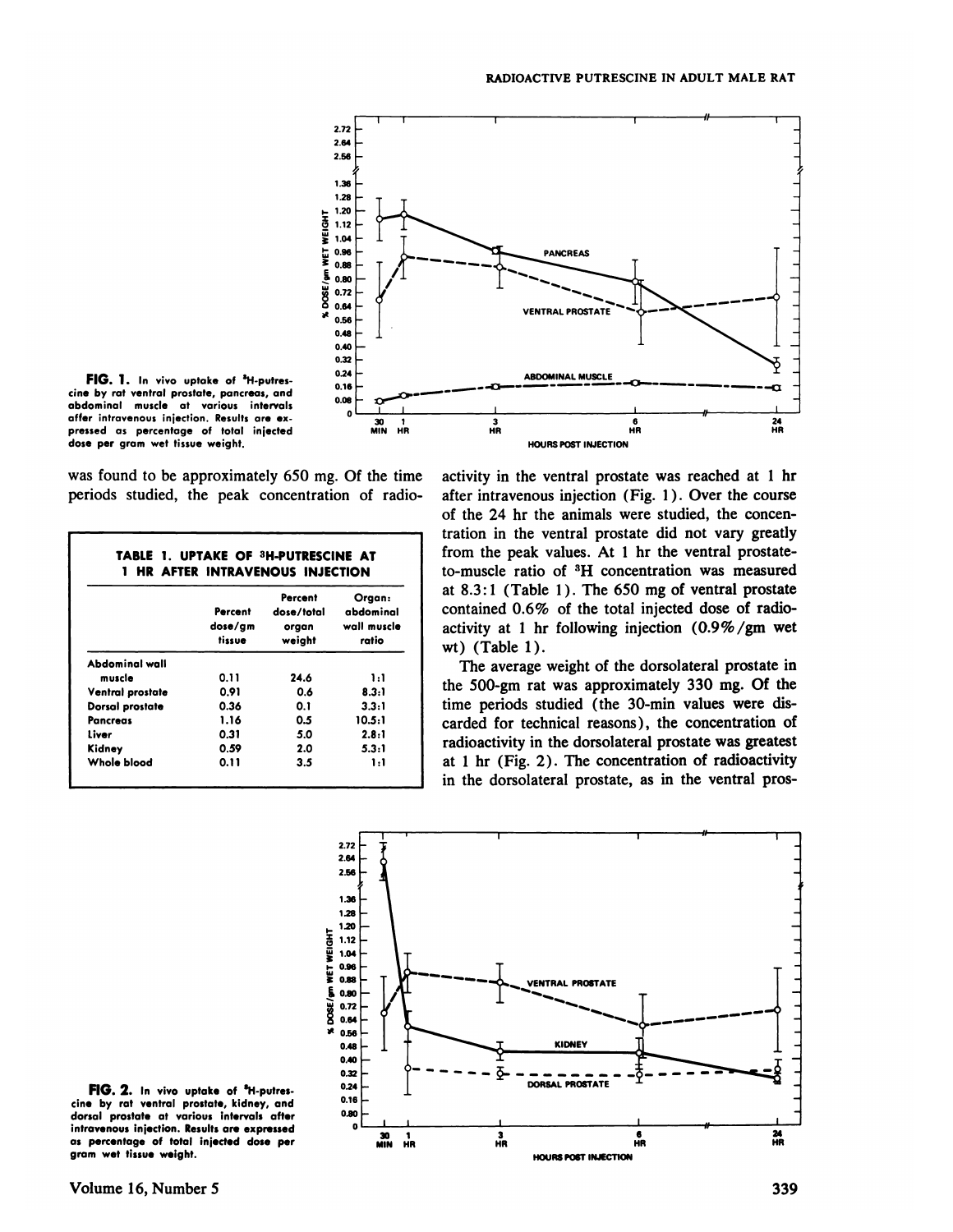

**FIG.3. In vivouptakeof 'H-putres** cine by rat pancreas, liver, and whole blood at various intervals after intravenous injection. Results are expressed as per centage of total injected dose per gram wet tissue weight.

tate, did not vary greatly over 24 hr. The lowest values observed were at 6 hr, at which time the con centration of radioactivity was still approximately **85% of the peak value. At 1 hr the dorsolateral** prostate-to-muscle ratio of  ${}^{3}H$  concentration was **3.3:1 and the 330 mg of dorsolateralprostatecon** tamed approximately 0.1 % of the injected dose  $(0.3\% /gm$  wet wt) (Table 1). Thus, approximately  $0.7\%$  of the total injected  ${}^{3}H$  dose was taken up by the dorsolateral and ventral lobes of the rat prostate under these experimental conditions (Table 1).

**Pancreas. The average weight of the pancreas in** a 500-gm rat was 430 mg. The pancreas like the ventral prostate was found to have the peak concen tration of radioactivity at 1 hr. At this time the pan creas-to-muscle ratio of radioactivity concentration was  $10.5:1$  (Table 1). The concentration of radioactivity in the pancreas after peaking at 1 hr fell steadily over the next 24 hr (Fig. 1). At 24 hr, the pancreas contained about 25% of its peak concentration. At 1 hr the pancreas contained 0.5% of the total injected radioactivity (approximately I.2% /gm wet wt) (Table I).

Liver. The average weight of the liver in the 500 gm rat was approximately 15 gm. Peak values of  ${}^{3}H$ were found in the liver at 30 min after injection (Fig. 3 ) . Over the next 24 hr, there was little change found in 3H concentration in the liver, the lowest levels being at 6 hr. The liver-to-muscle ratio ap proximated 2.8: 1 for the entire study. The 15-gm liver contained approximately 5.0% of the injected dose at 1 hr  $(0.3\% / gm$  wet wt) (Table 1).

Kidney. The average weight of the two kidneys in the 500-gm rat was 3.3 gm. Peak values of  ${}^{3}H$  in the kidney were found at 30 min, at which time the kidney contained 2.6% of the dose per gram wet weight (Fig. 2). At 1 hr the concentration of radioactivity in the kidney had fallen to 0.6% of the dose per gram wet weight and fell only slightly over the next 24 hr. At 30 min the kidney-to-muscle ratio was  $36:1$ , but at 1 hr the ratio had fallen to  $5.3:1$ . At 1 hr the 3,300 mg of kidney contained approxi mately 2% of the injected dose (Table 1).

Urine. The urine, when available, was obtained by bladder aspiration at the time the rodent was sacrificed. The urine radioactivity, while reflecting the accumulation of urine over varying periods of time, nevertheless demonstrated a similar time-con centration pattern as the kidney. Urine values were highest at 30 min (with values of  $8\%$  and  $23\%$  of the dose per milliliter), and fell quickly at 1 hr to **1.3% of the doseper milliliter, to plateau for the** remaining 24-hr period at approximately 0.8% of the dose per milliliter.

Muscle. The average weight of muscle in a 500 gm rat is approximately 45.4% of body weight or 227 gm  $(14)$ . The concentration of  ${}^{3}$ H-putrescine in the abdominal wall muscle rose slowly to a mean peak value of 0.2% dose/gm wet wt at 6 hr (Fig. 1). The 24-hr <sup>3</sup>H concentration had decreased only slightly. At 1 hr the  $227$  gm of muscle contained approximately 24.6% of the injected dose  $(0.1\%/$ gm wet wt) (Table I).

Blood. A 500-gm rat has a whole blood volume of approximately  $6-7\%$  of body weight (32.5 gm)  $(14)$ . In the time periods examined, the greatest concentration of radioactivity in whole blood was found at 6 hr with values of  $0.2\%$  dose per milliliter and the lowest at 1 hr  $(Fig. 3)$ . At 1 hr the whole blood-to-muscle ratio of  ${}^{3}H$  concentration was 1: 1. The approximately 32.5 gm of blood contained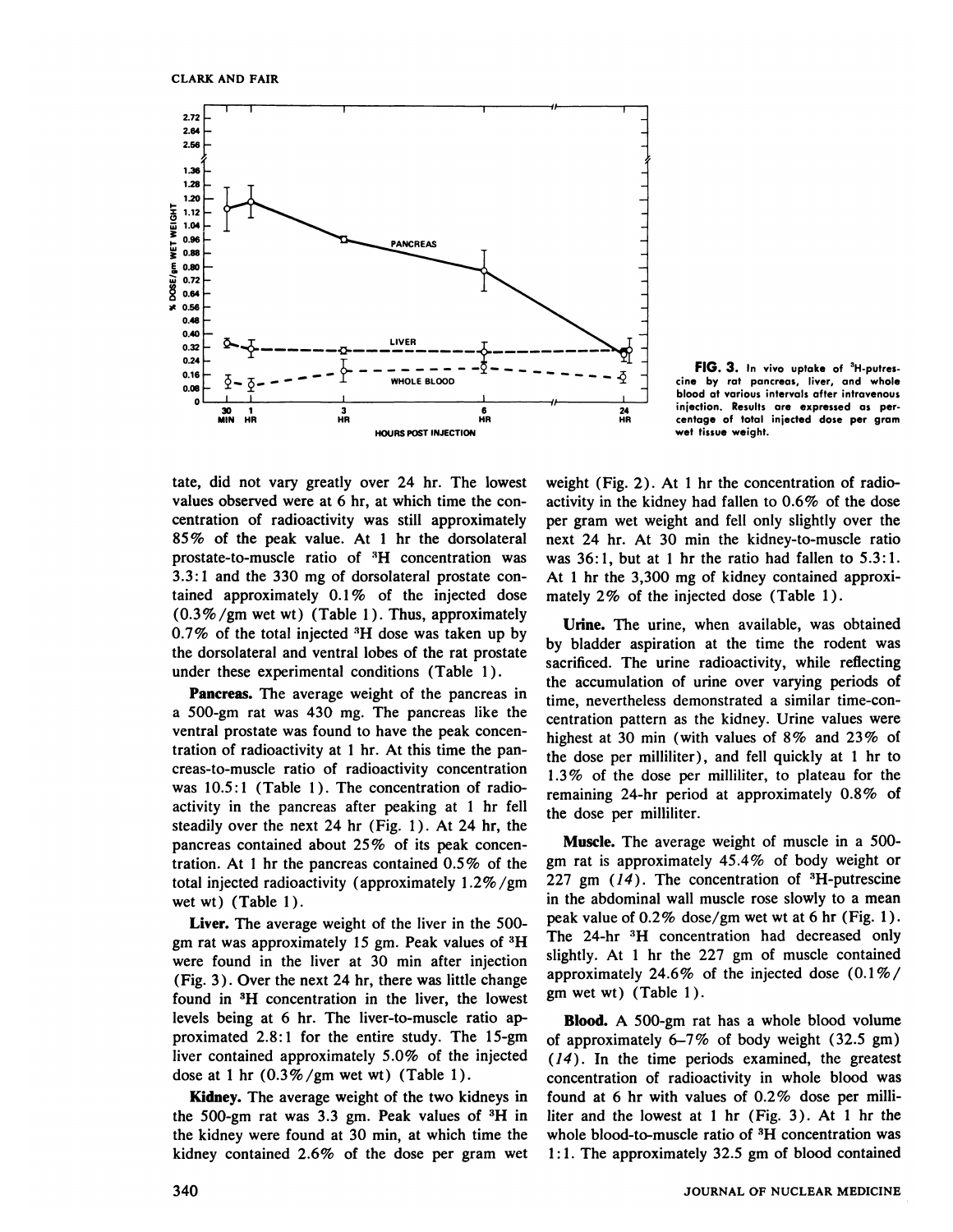*3.5% of the injected dose 1 hr following adminis* tration  $(0.1\%/ml)$  (Table 1).

Excluding urine, the organs studied at 1 hr account for approximately 36% of the total injected disintegrations per minute (Table 1).

# **POLYAMINE SYNTHESIS STUDIES**

These experiments were performed to determine the fate of the injected radioactive putrescine in the prostate, specifically to demonstrate the in vivo bio synthetic pathway for the polyamines in the prostate as has been shown in vitro (9) and in vivo using other organs  $(11)$ . The results of these studies are seen in Fig.4. The areas of the electrophoretic strip are expressed as putrescine, spermine, and spermi dine and the "remainder of the strip." The latter category was used because there was no area on the strip that consistently contained as many radioactive counts as those found in the polyamine fractions. The "remainder of the strip" represents the total counts on the strip minus the counts found in the three amine areas. The values shown in Fig. 4 represent the average percentages obtained from the yen tral prostates of three rats at 6 hr. More than 90% of the radioactivity recovered from the prostate 6 hr following injection of the isotope was in the form of spermine and spermidine rather than putrescine (ap proximately 4% ) ; the total radioactivity in the other areas of the paper strip accounted for the remaining *5% of the isotope recovered.*

When the <sup>14</sup>C-putrescine that was used for injection was electrophoresed without having been run



**FIG.4. Percentage distribution oftotalradioactivity recovered** from rat ventral prostate 6 hr after intravenous injection of "Cputrescine. Bars represent mean percentage of total electrophoretic strip radioactivity that was recovered from areas corresponding to migration of spermine, spermidine, putrescine, and radioactivity **on remainder of strip.**

through the extraction procedure, 98.6% of the recovered radioactivity was found in the putrescine area; only  $1.4\%$  of the injected <sup>14</sup>C-putrescine was recovered in the "remainder of the strip" and the spermine and spermidine areas.

#### **DISCUSSION**

In this study we demonstrated that exogenously administered <sup>3</sup>H-putrescine is selectively taken up by the rat ventral prostate in vivo and that the degree of incorporation was greater for the prostate than for many other organs. These experiments were based on previous work that had shown that the prostate contained large amounts of polyamines  $(1)$ and that putrescine could serve as a precursor for these polyamines in vivo in other organs  $(11)$  and in vitro for rat prostate homogenates (9).

Intravenously injected 3H-putrescine was selec tively concentrated in the rat pancreas as well as the ventral prostate. As early as 30 min after the administration of 3H-putrescine, the concentration of radio activity in the pancreas and prostate was many times greater than that found in most other organs ex amined. The concentration of radioactivity in these two organs was not surprising in that both contain high concentrations of polyamines compared with the other body organs  $(1)$ . Excluding the 30-min kidney and urine values, the greatest amount of radioactivity was found in the pancreas, the activity peaking at 1 hr at a concentration ten times greater than abdominal musculature and more than three times greater than liver concentrations. The radio activity in the ventral prostate also peaked at 1 hr after injection at concentrations slightly less than those found in the pancreas. At 1 hr the concentra tion of radioactivity in the ventral prostate was ap proximately eight times greater than that of the abdominal muscle. As would be expected considering the lower concentrations of polyamines reportedly found in these tissues  $(1,7)$ , the liver, kidney (except for early time periods), abdominal muscle, dorsal prostate, and blood all contained significantly lower concentrations of radioactivity. In the liver the concentration of radioactivity was consistent over the time periods examined, the values being approxi mately 35% of those of ventral prostate at its peak.

Interestingly, Jänne  $(11)$  found that 2 hr following intraperitoneal injection of 3H-putrescine, normal liver contained 6% of the injected dose. In agree ment, we found that at 1 and 3 hr following intravenous injection the liver contained approximately *5 % of the injected dose. The highest concentration* **of radioactivityin the kidney was found at 30 mm** after injection. At this time the values were almost three times as great as the peak values in the pan